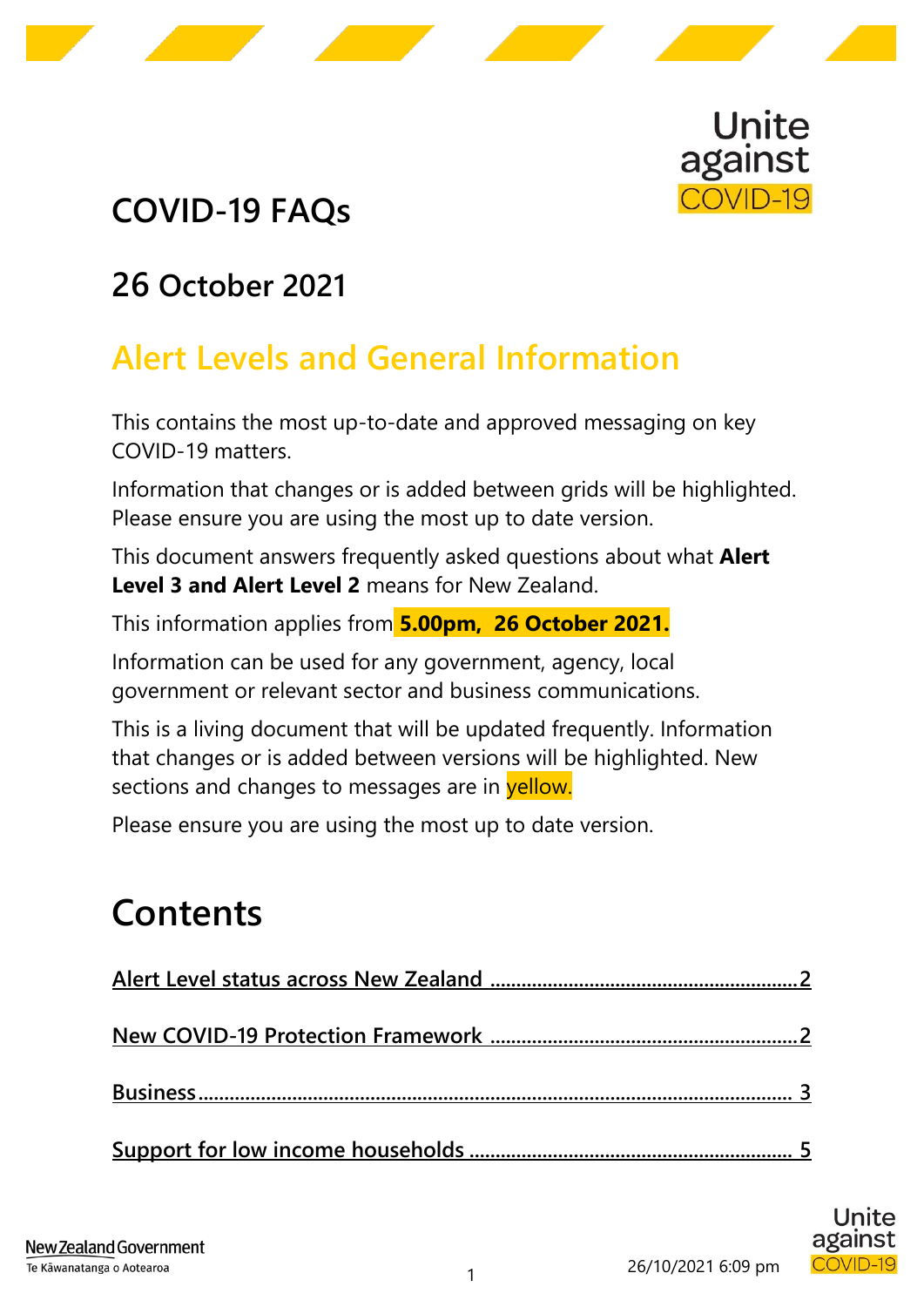# <span id="page-1-0"></span>**Alert Level status across New Zealand**

Based on the latest public health assessment, parts of Waikato are in Alert Level 3, this will continue till 11.59pm on Wednesday 27 October.

Auckland remains at Alert Level 3, with no changes to the current restrictions. This will be reviewed on Monday 1 November.

Northland moved to Alert Level 2 at 11.59pm on Tuesday 19 October.

Travel boundaries between Auckland and parts of the Waikato exist despite both being at Alert level 3, and boundaries between these Alert Level 3 areas and the rest of New Zealand remain in place.

# <span id="page-1-1"></span>**New COVID-19 Protection Framework**

### **Q. What is the new COVID-19 Protection Framework?**

The new COVID-19 Protection Framework (CPF) will replace the current Alert Level system. New Zealand will transition to the framework as it becomes safe to do so and once the milestone 90% vaccination rate in each DHB milestone has been reached.

Like our current Alert Level systems there will be three settings Green, Orange and Red. The framework uses COVID-19 Vaccination Certificates (CVCs) to minimise disruptions to people's lives and protect people from COVID-19.

### **Q. Why are we introducing a new framework?**

Using Alert Levels to stamp out COVID-19 helped keep us safe from the worst impacts of COVID-19 that we have seen overseas. It's something we're incredibly proud of.

While Delta, and its high transmissibility, has changed our ability to control COVID-19, the vaccine has enabled us to change the way we manage the virus.

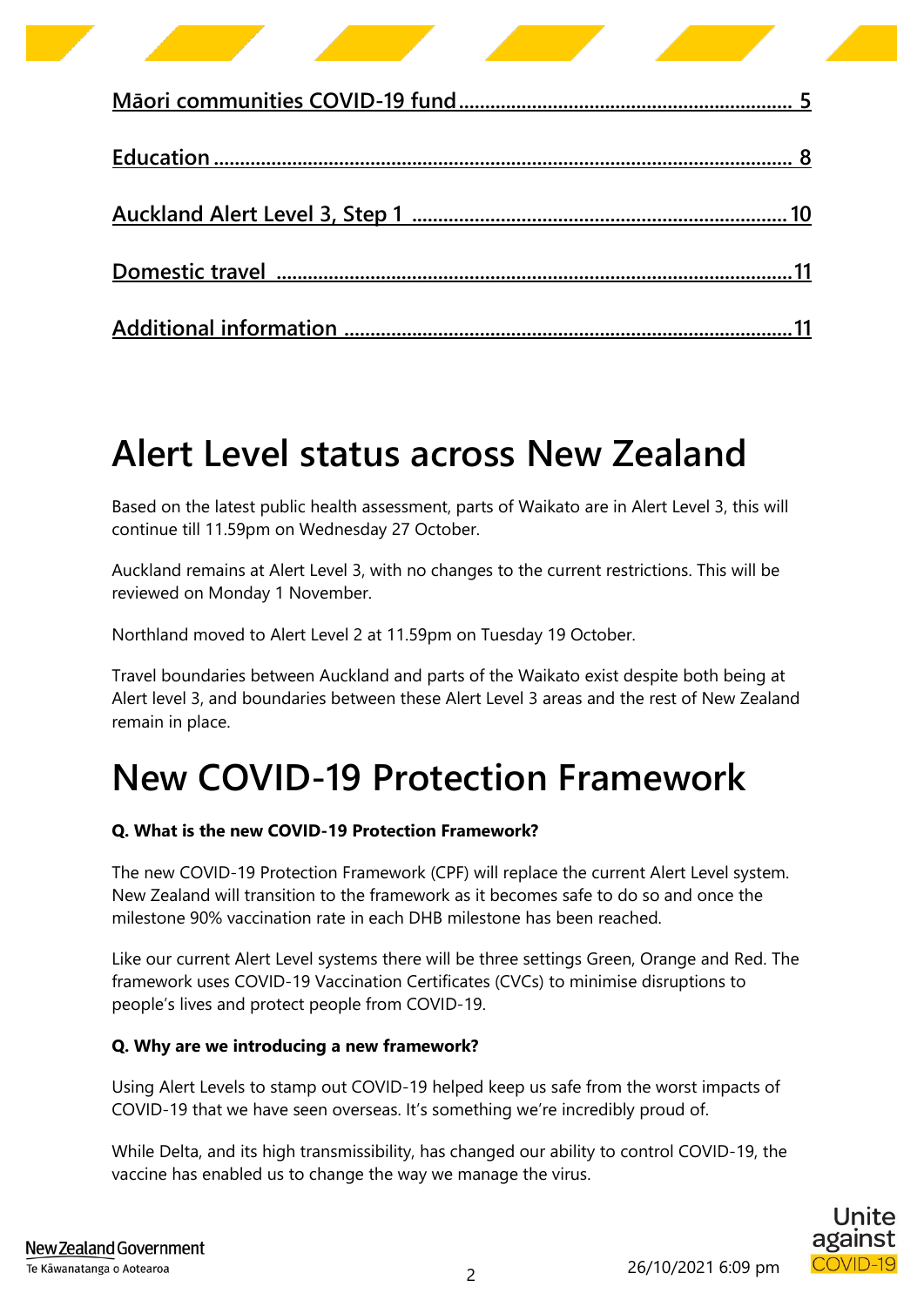

High vaccination rates mean we can introduce a new system to support us to move to a new chapter, where COVID-19 is managed in a different way, minimising the impacts it has on our day-to-day lives.

#### **Q. Where can I find out more information about the COVID-19 Protection Framework?**

The DPMC has provided a COVID-19 Protection Framework FAQ document alongside this FAQ. More information is available on the Unite Against COVID-19 [website.](https://covid19.govt.nz/alert-levels-and-updates/latest-updates/introducing-the-covid-19-protection-framework/)

#### **Q. When will more information about CPF be made available?**

More detail on how the Framework will be implemented will be available by the end of November, after further decisions are made by Ministers.

High vaccination rates mean we will soon be able to take a new approach to managing COVID-19 with fewer restrictions and less reliance on lockdowns to stop the spread of the virus. Work is now underway to develop guidance and detail to underpin the new COVID-19 Protection Framework, and we will only transition when it is safe to do so. We'll be talking with a wide range of people as this work progresses including community and business groups, education, faith-based and sport sectors, and other key stakeholders.

# <span id="page-2-0"></span>**Business**

#### **Q. What changes have been announced on mandatory vaccinations in business?**

Cabinet decided (26 October 2021) that vaccinations will be mandated for everyone who works in any workplace where a vaccine certificate is required for entry. In the new COVID-19 Protection Framework, this includes hospitality, events, gyms and close proximity businesses such as hairdressers and barbers. Any business which chooses to require vaccine certificates into the future will be covered by this decision.

#### **Q. Will an employee be required to inform their employer of their vaccination status?**

Workers can choose whether they want to tell their employer if they are vaccinated. However, if they do not share this information, and they are doing work that requires vaccination, this could have employment consequences. This is because their employer can then treat them as unvaccinated. In these situations, employers must inform workers of this assumption, and what it would mean for a worker's employment.

### **Q. What happens if an employee is unvaccinated, but is doing work that will require vaccination?**

Employers must consider options like redeployment before giving an employee notice of termination. However, there may be instances when there are no options for redeployment, and other options like taking leave or working from home are not realistic.

In these situations, Government is introducing a requirement for unvaccinated employees to be given four weeks' paid notice. Employers must give employees a reasonable chance to be vaccinated before the end of this notice period.

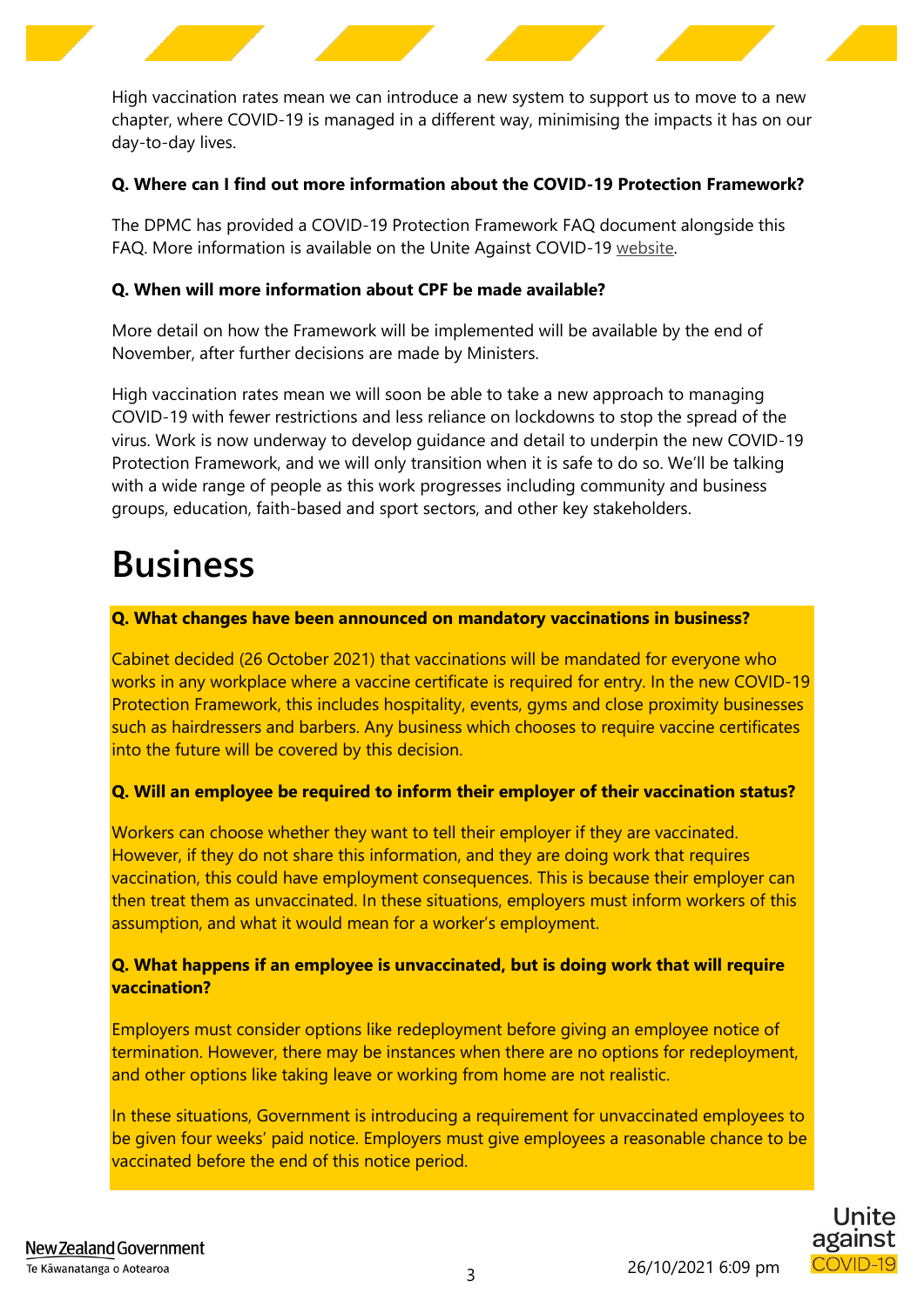#### **Q. Who will enforce this?**

Agencies such as WorkSafe enforce Government mandates.

In recognition of the additional COVID-19 enforcement duties WorkSafe is taking on, Cabinet has increased WorkSafe's funding by \$4.4 million for the next year.

For vaccination requirements imposed by employers, each employer will need to check whether their workers are vaccinated. MBIE's early resolution service and mediation service are available to assist with any issues that may arise in workplaces.

For more information go to their [website.](https://www.mbie.govt.nz/)

#### **Q. Where can we go for advice on vaccination requirements for employees now?**

WorkSafe has published guidance on COVID-19 health and safety risk assessments and some businesses have done a risk assessment to require some or all of their workers to be vaccinated.

The additional funding of \$4.4 million for WorkSafe will enable them to extend their current COVID-19 activity and undertake more proactive work using a mix of education, engagement and enforcement interventions.

Visit their [website](https://www.worksafe.govt.nz/managing-health-and-safety/novel-coronavirus-covid/) for more information.

#### **Q. What was the Enhanced Business Support Package Government announced today?**

The business support package announced today includes;

- Resurgence Support Payment rate doubled and paid fortnightly, up to \$43,000 per business
- Wage subsidy will continue through the transition period
- \$60 million package for Regional Business Partner Programme and mental health support

#### **Q. What are the changes to Resurgence Support Payments (RSPs) announced today?**

After the next scheduled payment on the 29th of October RSPs will move to fortnightly payments at double the current rate. The enhanced support will first be paid on 12 November and fortnightly thereafter until Auckland moves to Red status in the new framework.

Currently the RSP is paid at a base rate of \$1500 per eligible business and \$400 for each fulltime employee up to a total of \$21,500.

For the payments starting on 12 November this will be \$3000 per business and \$800 per FTE (Full Time Employees) up to 50 FTEs. This will make the maximum fortnightly payment \$43,000

#### **Q. Are there any changes to the wage subsidy payments?**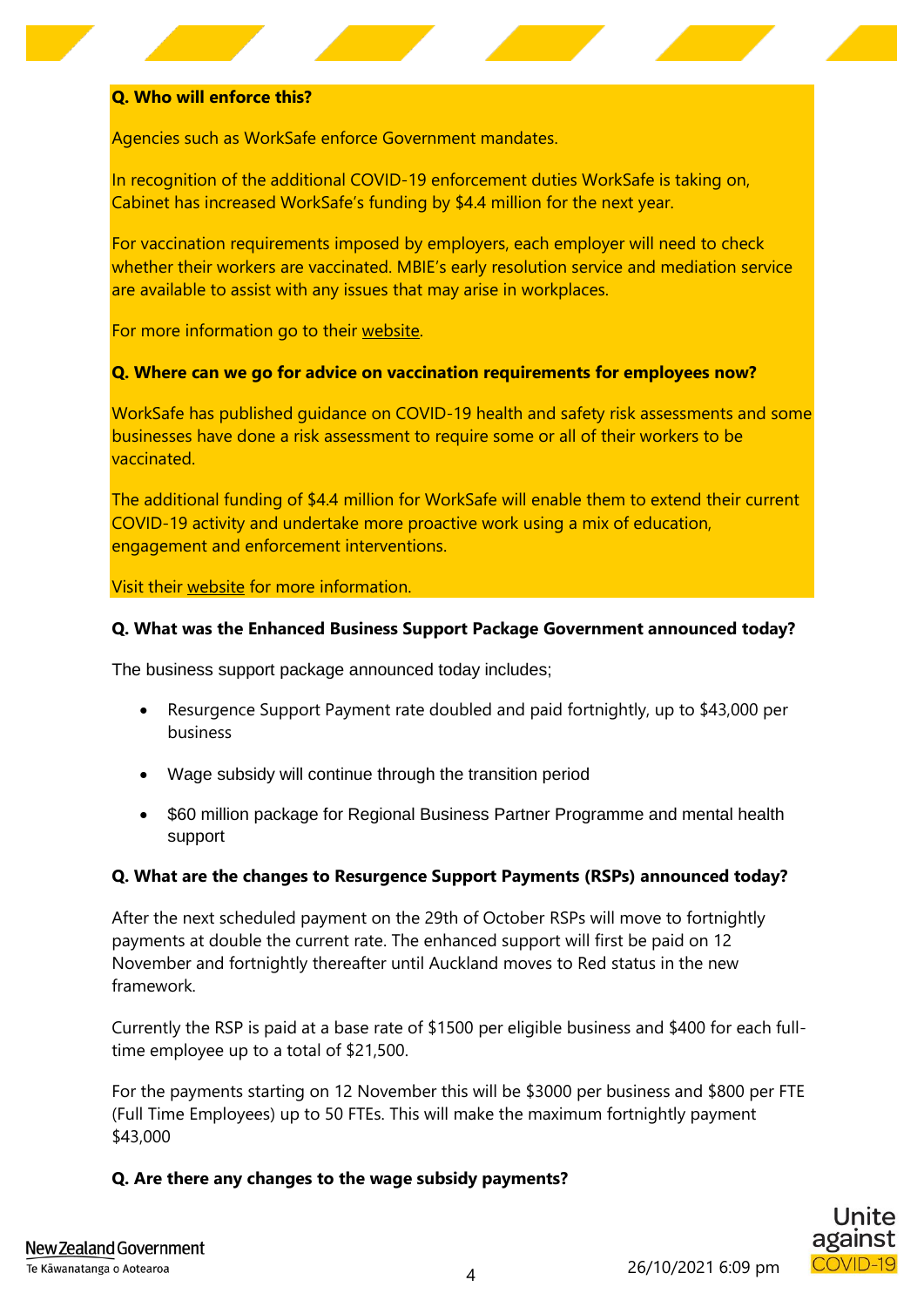

The Wage Subsidy will continue to be available on the current criteria while areas of the country are still in Alert Level 3.

#### **Q. Is there any specific support for Auckland business owners?**

Yes, today the Government announced \$60 million package for business advice and mental health support will be made available to help Auckland businesses.

Businesses will be able to apply for up to \$3000 worth of advice and planning support, and then receive up to \$4,000 to implement that advice through the established Regional Business Partners programme.

As part of the package, \$10 million is available for mental health and wellbeing support through a programme to be designed with the EMA (Employers & Manufacturers Association) and Auckland Business Chamber of Commerce.

# <span id="page-4-0"></span>**Support for low income households**

### **Q. COVID-19 restrictions are adversely affecting low income households, how will Government help?**

Income limits for Hardship Support through the Ministry of Social Development have been temporarily lifted so more people can receive assistance.

Currently a single person working 30 hours per week on the minimum wage is not eligible for hardship assistance from Work and Income. Minister Sepuloni announced that from the 1st of November income limits for assistance lifts to 40 hours at the minimum wage, or \$800 per week and \$1600 per week for a couple with or without children.

The temporary income eligibility criteria will come into force from 1 November for four months. 28 February 2022 will be the last day the increased limits will apply.

### **Q. Are there any further plans to support low income households?**

Ministers are also considering further supports for individuals and families experiencing hardship as a result of the Delta outbreak. Cabinet will reveiw these in the next few weeks.

The Government has bolstered support for those affected by the Delta outbreak with more than \$38 million allocated to support community organisations responding to needs in the community.

# <span id="page-4-1"></span>**Māori communities COVID-19 fund**

#### **Q. What's the fund for and when does it open?**

The fund will provide direct financial support to iwi and Māori organisations, to accelerate vaccination uptake over the next two months. Access to the funding for phase 1 activities will begin from 25 October through to the end of the year. Rapid vaccination uptake is the priority.

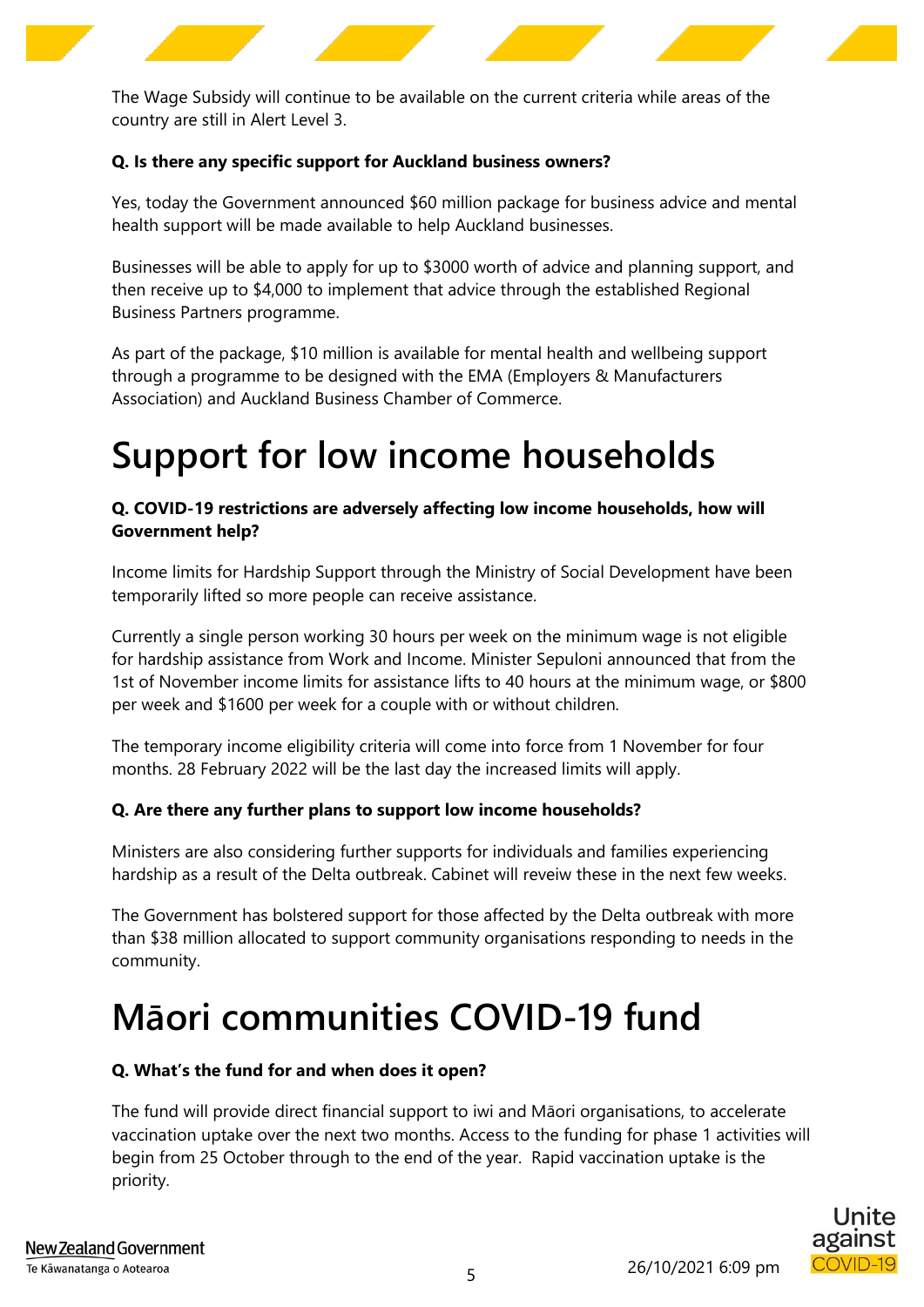### **Q. Who can apply and what are the eligibility criteria?**

The fund targets Māori and iwi community organisations. It is anticipated that groups already engaged in vaccination mobilisation and outreach activities through Te Puni Kōkiri, the Ministry of Health and Te Arawhiti will be interested in accessing further funding to maintain and build momentum and will work with them in the first instance. Other groups with funding proposals will be considered.

#### **Q. What are the funding priorities?**

Areas where Māori vaccination rates are low – currently Counties Manukau, Lakes District, Taranaki, Northland, Bay of Plenty and Tairawhiti DHB areas, but these may change over time. There will also be a focus on other priority groups including rangatahi, whānau without permanent housing, tangata whaikaha, whānau who are not well-connected to health services and Māori with mental health and addiction conditions and whānau in rural and remote communities.

### **Q. What can the funding be used for?**

Iwi and Māori community designed and implemented initiatives that complement the vaccination roll-out led by the Ministry of Health and local DHBs. The funding should help connect vaccinators with whānau and whānau with vaccinators. This includes funding for mobile services, communications, incentives, sites, workforce, events, IT etc.

#### **Q. What is the decision-making process for approvals?**

A Ministerial Oversight Group will oversee the Māori Communities Covid-19 Fund, made up of the Minister of Finance, the Minister for Māori Crown Relations – Te Arawhiti, the Associate Minister of Health (Māori Health) / te Minita mō Whānau Ora, and te Minita Whanaketanga Māori. This group will sign off proposals.

# **Vaccination information**

#### **Q. What certainty is there for employers navigating a vaccinated versus unvaccinated workforce?**

Cabinet has decided that vaccinations will be mandated for everyone who works in any workplace where a vaccine certificate is required for entry. In the new COVID-19 Protection Framework, this includes hospitality, events, gyms and close proximity businesses such as hairdressers and barbers. But any business which chooses to require vaccine certificates into the future – will be covered by this decision.

This requirement means staff and customers are treated equally and it will play a big part in helping to minimise the spread of the virus in the highest risk venues by reducing the potential for COVID-19 to enter the business in the first place, and further supports our businesses in our economic recovery. Government expects to have these changes in place in December.

**Q. When will mandatory vaccinations for workplaces come into being?**

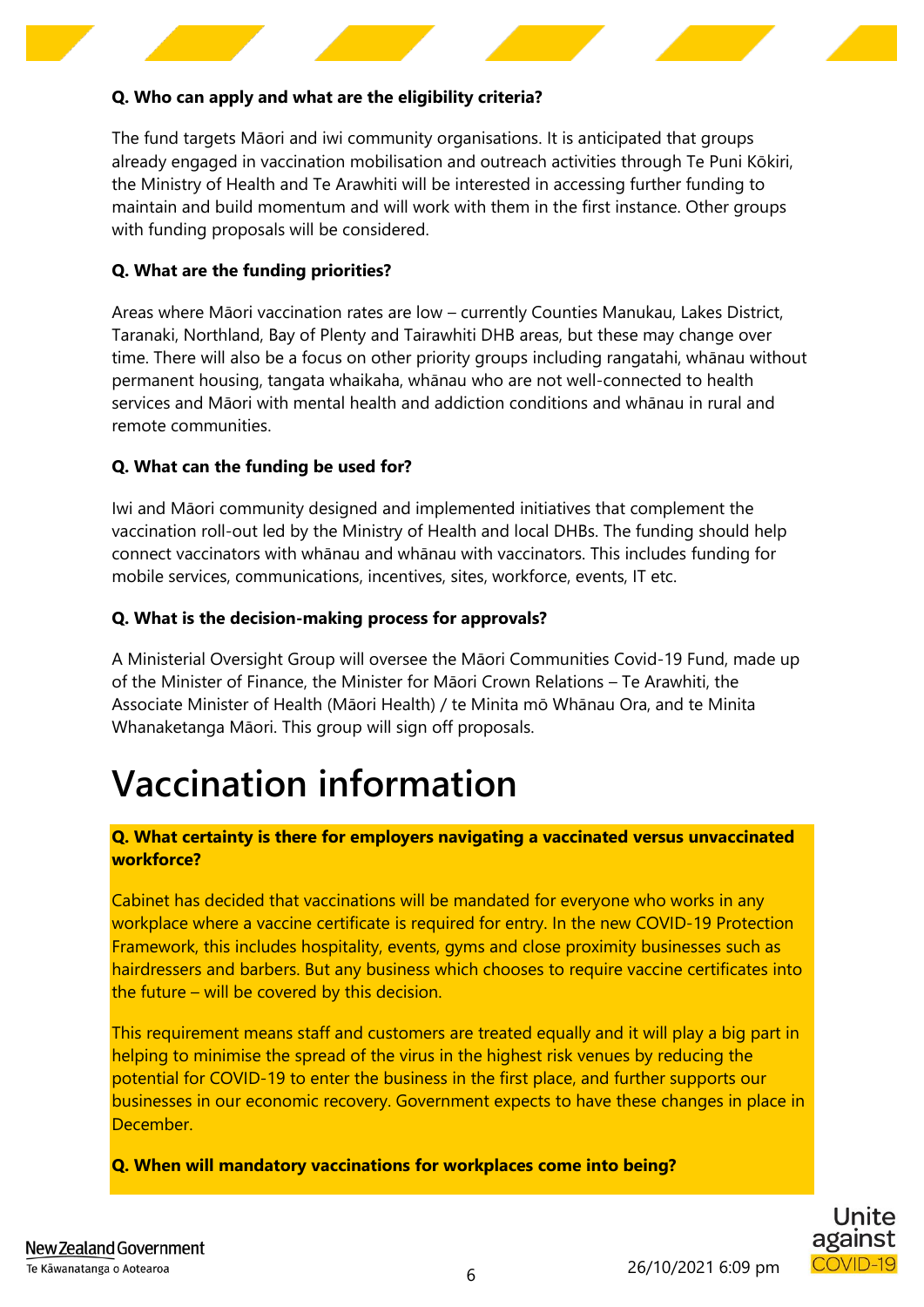The timing of this coming into force will depend on when New Zealand moves to the COVID-19 Protection Framework. Government will continue to work through the detail with businesses and unions to ensure we get the balance right.

### **Q. What advice is available to businesses, employers and workers now to guide decisions on what roles need workers to be vaccinated?**

WorkSafe has published guidance on COVID-19 health and safety risk assessments and some businesses have done a risk assessment to require some or all of their workers to be vaccinated.

Visit their [website](https://www.worksafe.govt.nz/managing-health-and-safety/novel-coronavirus-covid/) for more information.

#### **Q. Will we require employers to provide paid time off for workers to get vaccinated?**

Yes, most employers have already been doing this, and are taking steps to support employees, for example, by providing transportation to vaccination centres. This change will ensure all employees can get vaccinated during work hours.

It will help any employees for whom time off is a barrier to getting vaccinated, and benefits employers by helping raise vaccination coverage in their workplaces.

#### **Q. Has the date changed for all health and disability sector workers to be vaccinated?**

Yes, all workers will need to have received their first vaccine dose by 15 November 2021 rather than 30 October as was originally advised. The extended COVID-19 Public Health Response (Vaccinations) Amendment Order 2021 came into effect at 11.59pm on 25 October, requiring workers who face a high risk of exposure to COVID-19 and who work in the health and disability sectors or in prisons to be fully vaccinated.

General Practitioners, pharmacists, community health nurses, midwives, paramedics, and healthcare and disability workers in facilities where vulnerable patients are treated (including ICU), are amongst those included. It also covers many workers doing non-regulated healthcare work, for example providers in aged residential care and workers who enter homes to provide community support services.

This Order also includes Corrections workers.

### **Q. What level of vaccination do we need to move to the new protection framework and greater freedoms?**

Every District Health Board needs to reach 90% of their eligible population having received both doses of the COVID-19 vaccine before a change to the new framework. 90% is a milestone not an end point. The more eligible New Zealanders who get vaccinated the safer everyone is.

Auckland will be able to move sooner. This plan provides a clear path for Auckland to move out of lockdown as soon as 90 percent fully vaccinated is reached in each of the city's three DH<sub>Bs</sub>

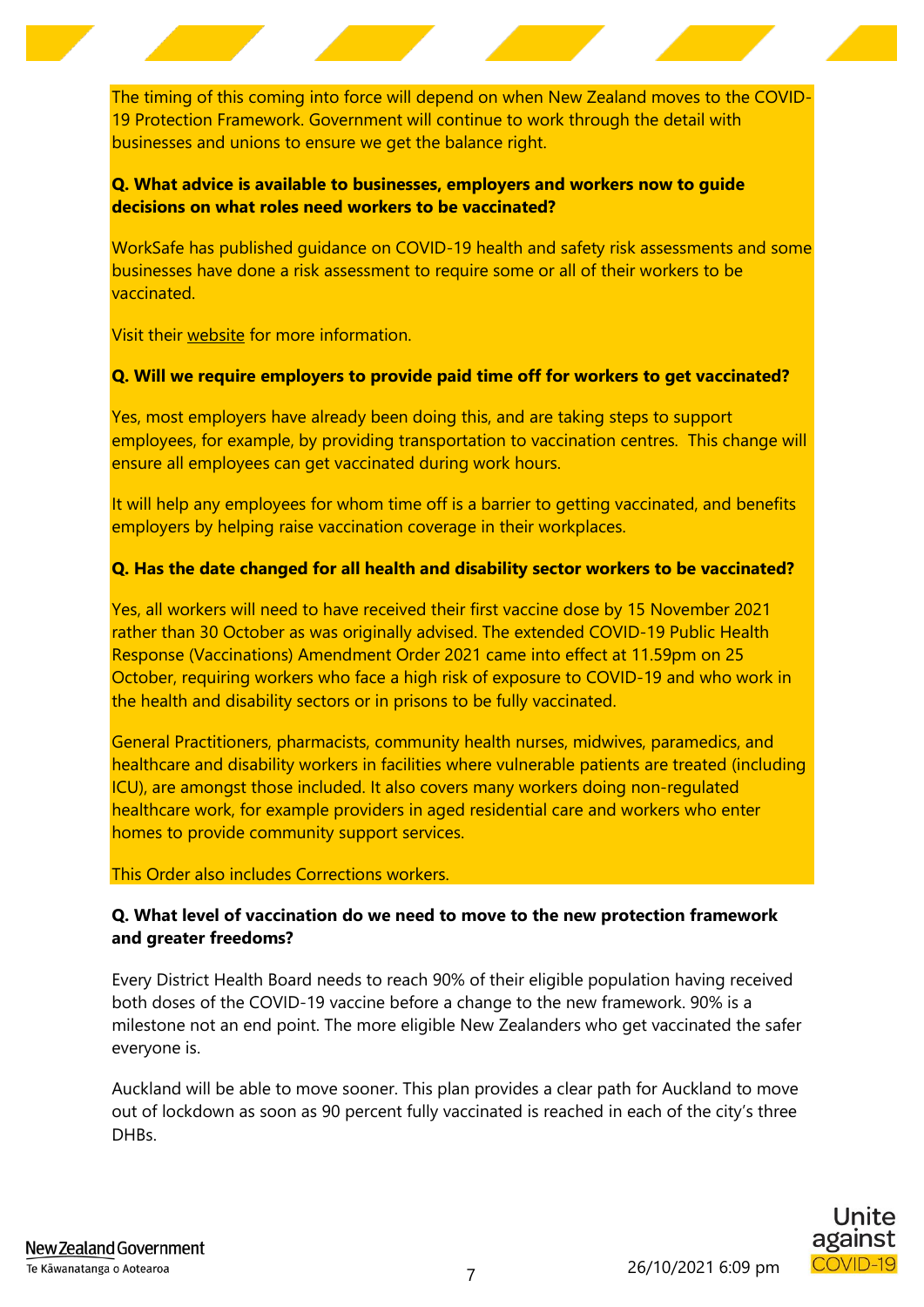# <span id="page-7-0"></span>**Education**

### **Q. Do border COVID-19 testing requirements apply to teachers crossing boundaries to school?**

Yes, testing requirements will apply to staff who are permitted to travel across the Auckland boundary (eg, evidence of having had a COVID-19 test no more than seven days before their journey, for those travelling back and forth across the Auckland boundary on a regular basis).

#### **Q. Can a child living in a Level 2 area commute daily from L2 to L3 and back to attend high school in Auckland?**

Yes, for students in years 11-13 and (some students in years 9 or 10 where a parent is an essential worker).

#### **Q. Are day students crossing Alert Level boundaries to go to school required to be tested?**

No, day students who are travelling back and forth across the Auckland Alert level boundary are not required to undertake regular testing.

#### **Q. Will school bus services be travelling across Alert Level boundaries?**

School transport services that cross alert level boundaries will resume full service from Tuesday 26 October 2021 but may be discontinued until further notice if they are not used.

### **Q. Does opening schools in Alert Level 3, for students in years 11-13 include boarding schools?**

Yes, residential and specialist schools will reopen for students in years 11-13 on 26 October. If parents have questions or concerns about their child's return, they can contact the school or the Ministry of Education for more information.

#### **Q. Are exams going ahead for all New Zealand students this year?**

Yes, exams will go ahead at the end of the year for senior secondary students across the whole country. Students in both Alert Level 2 and 3 will be able to sit their NCEA and Scholarship exams.

#### **Q. Are there any plans to further support students with their NCEA exams?**

With Auckland, Waikato and Northland experiencing COVID-19 disruption in Term 4, NZQA has confirmed these students will be eligible for an Unexpected Event Grade, recognising the work they have done.

While students will be expected to attend exams where possible, this long-established 'Unexpected Event Grade' process will reflect what happens in any year when a student's attendance or performance in exams is affected by an illness or injury.

This grade is worked out based on their work throughout the school year.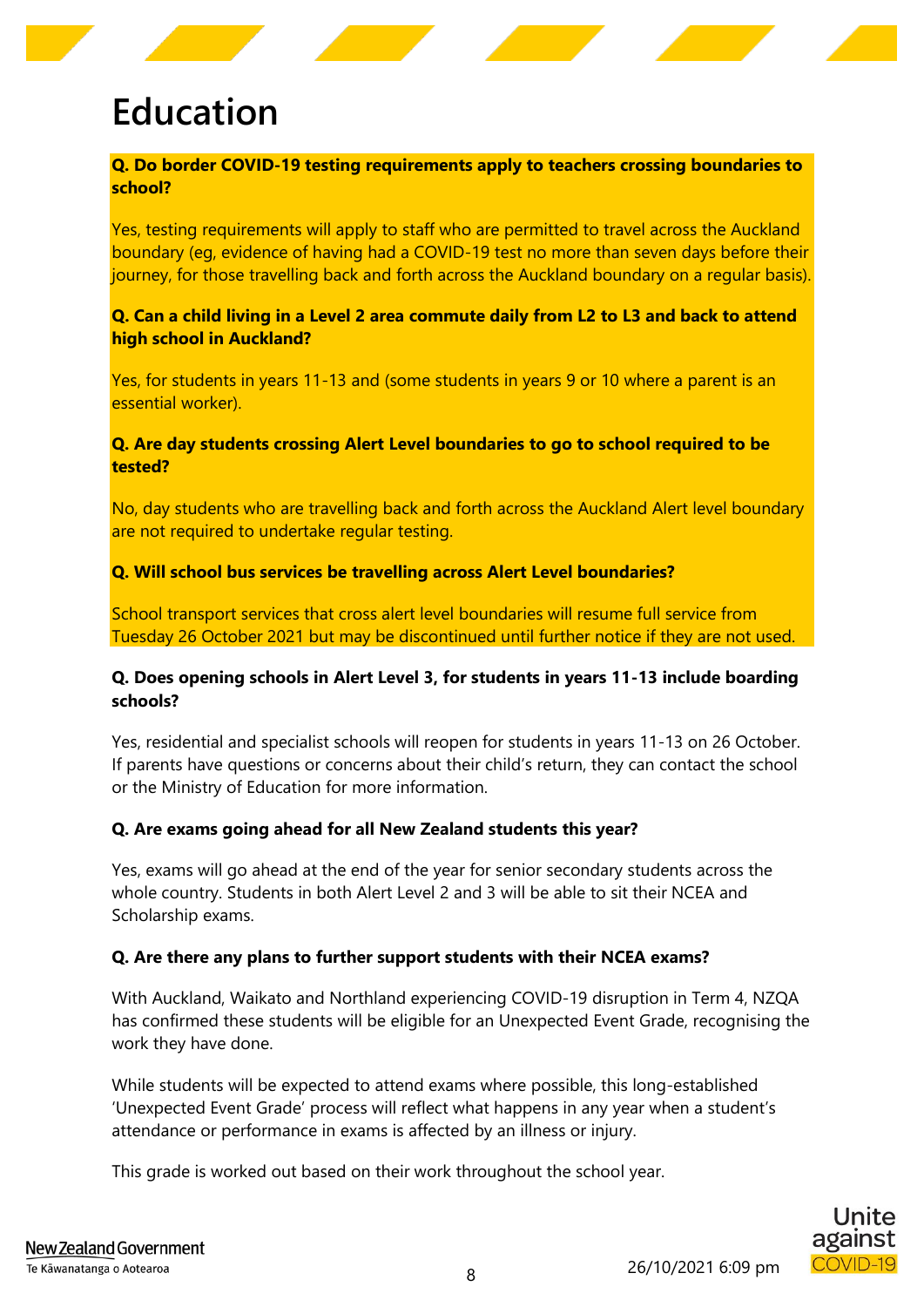# **MIQ**

### **Q. What report was released about MIQ absconders on 21 October?**

An investigation report into the absconding incident at the Novotel & Ibis Ellerslie MIQ facility on 2 September 2021 was released on 21 October.

The MIQ system is something that continually evolves and changes – which reflects the changing nature of the COVID-19 virus. As part of a commitment to continuous improvement, incidents are reviewed to ensure any lessons are captured and necessary changes are made.

#### **Q. What were the recommendations from the report?**

The report includes several recommendations for improvements, all are either complete or underway, including:

Developing an MIQ Community Case Management framework so that information relating to community cases can be more effectively shared between agencies to ensure safety, wellbeing and risk factors are understood;

Introducing a wellbeing and risk profile assessment for community cases;

Updating and improving site security plans and settings, including a review of CCTV controls, improving training for security staff and ensuring there is a shift supervisor for the security team.

Joint Head of MIQ, Brigadier Rose King highlighted that of the more than 180,000 people who have been through MIQ since March 2020, MIQ has had 13 incidents involving 18 absconders. Every event is extremely disappointing, and they are all taken very seriously. But people in MIQ are not prisoners, or under arrest. We expect community cases and returnees from overseas to follow the rules and the overwhelming majority to do their part to keep New Zealand safe.

#### **Q. Is the Chief Ombudsman investigating the MIQ booking system?**

Chief Ombudsman Peter Boshier announced the launch of an investigation into the MIQ booking system on 20 October, after receiving several complaints.

In a statement, Boshier said the complaints received broadly fit into four categories; claiming the allocation system is unlawful, unfit for purpose, unfair and poorly managed. Leading to a decision to do an independent investigation into them all.

Substantive findings will be reported to Parliament next year.

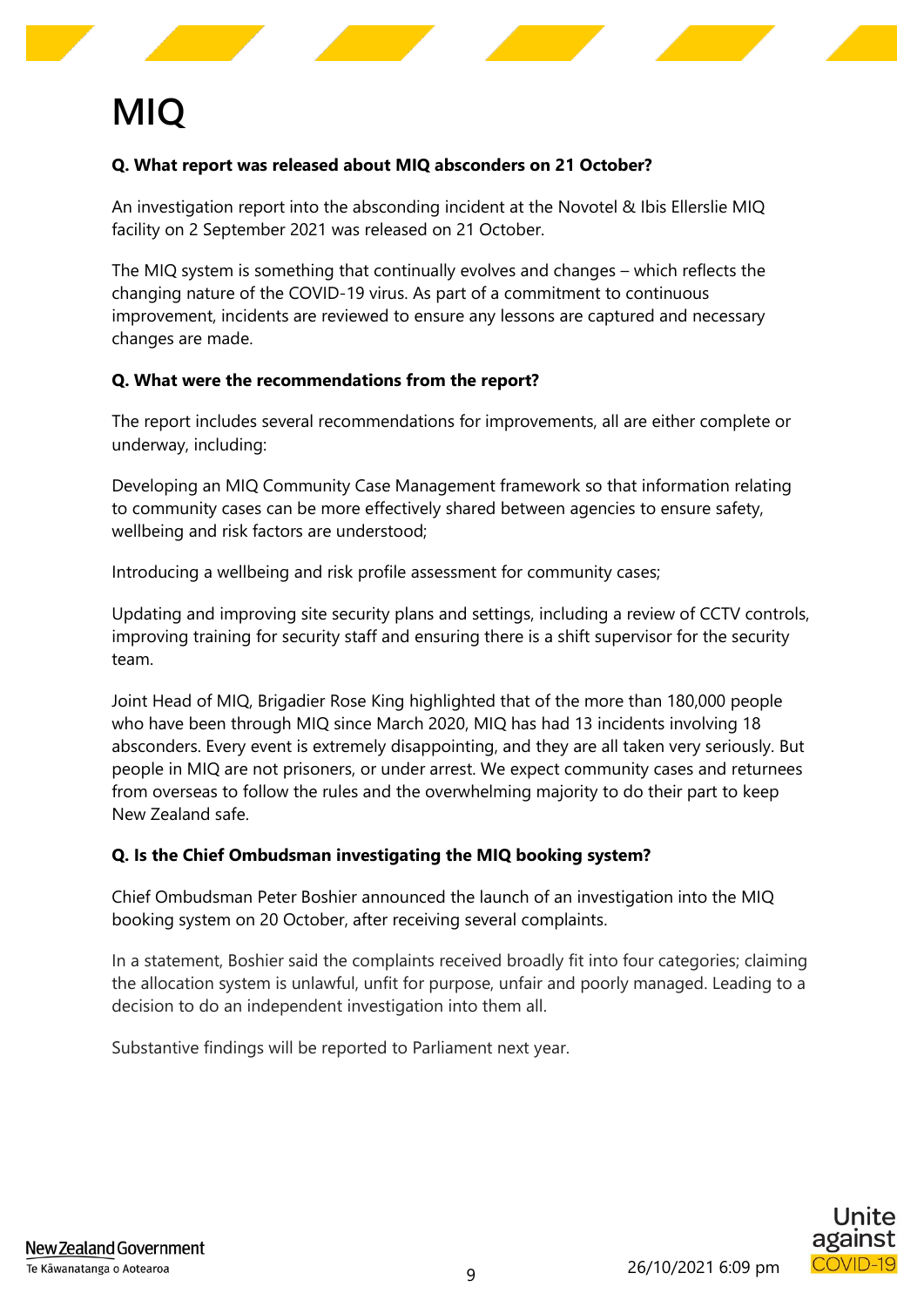

# **Parts of the Waikato remain in Alert Level 3**

### **Q. How can people in Alert level 3 help?**

To move out of Alert Level 3 public health officials urge people in the Waikato to get vaccinated. It's the best way to protect ourselves and our loved ones. At 11.59pm on 25 October in the Waikato 85% of the eligible population have had one dose and 68% are fully vaccinated.

#### **Q. While anyone with COVID-19 symptoms should get tested are there any locations of interest?**

People in the Te Awamutu area should get tested if they or anyone in their household has symptoms, or if they have travelled out of Te Awamutu over the past week for work or other activities, regardless of whether they have symptoms.

#### **Q. Can people in Waikato travel across regions also in Alert Level 3?**

No, in Alert Level 3 people are advised to stay at home and not travel. The boundaries with Auckland to the north and Alert Level 2 areas to the south exist to prevent the spread of the Delta variant beyond the region.

# <span id="page-9-0"></span>**Auckland Alert Level 3, Step 1**

#### **Q. What are the golden rules in Auckland for Alert Level 3?**

The golden rules for Auckland's Alert Level 3 are:

- Continue to work or study from home if you can
- Wear a face covering and keep your distance from people while out and about
- Two households can meet up outdoors with a maximum of 10 people.
- More outdoor exercise such as yoga and group exercise classes. Up to 10 people can take part while maintaining physical distancing of 2 metres.
- Children can return to early childhood centres with 10 children in each bubble. Please keep all older children at home.
- Businesses that require close physical contact cannot operate. Gyms remain closed.
- Keep scanning QR codes and record keeping everywhere you go.
- Travel between regions is still restricted.

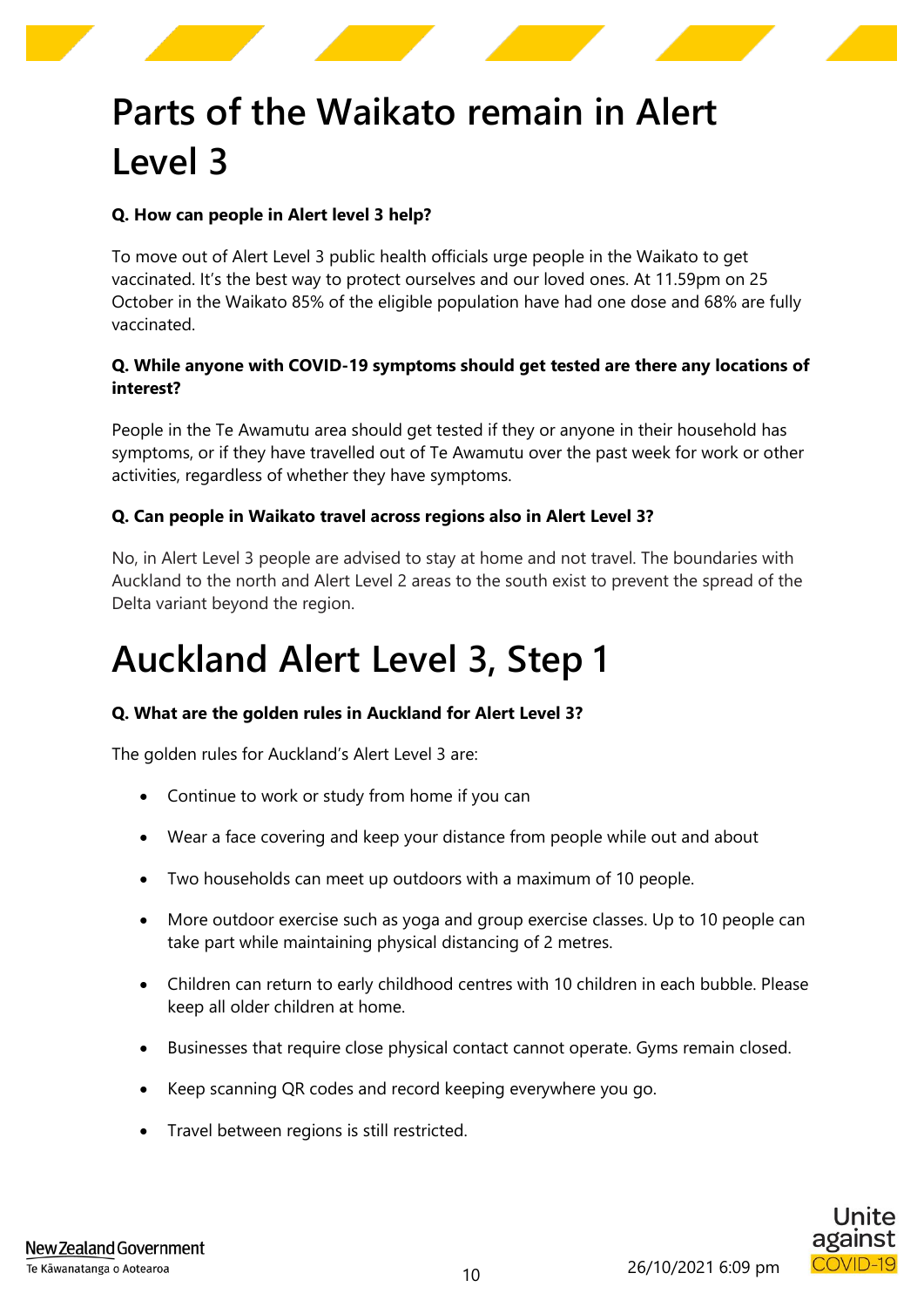#### **Q. Are there any changes to the Auckland boundary area and travel across it?**

No. Air and land boundaries between Auckland and the rest of the New Zealand remain heavily restricted, and most people will not be permitted to travel across it without specified permission or exemptions. This is to provide confidence that COVID-19 will not be transmitted across the boundary. Checkpoints are in place to prevent illegal travel over Auckland's boundaries.

Most people who are permitted to cross the boundary for business or personal reasons will require a COVID-19 test, with people travelling for permitted personal reasons requiring evidence of a negative result taken within 72 hours of travelling.

Information about permitted travel is available on the Unite Against COVID [website.](https://covid19.govt.nz/)

### <span id="page-10-0"></span>**Domestic travel**

#### **Q. What changes have been made to domestic travel restrictions?**

If announcement is made to move an area to a higher alert level, people living in that area are no longer permitted to travel to an alternative place of residence outside the area once the announcement has been made , i.e there is no grace period between the time an announcement to a higher alert level is made and when it comes into effect.

The exception to this is any travel permitted under the rules of the increased alert level.

# <span id="page-10-1"></span>**Additional information**

#### **Q. Do you have any advice on celebrating Halloween this year?**

Advice if you are living in an area under Alert Level 3 over Halloween:

At Alert Level 3, tamariki (children) will not be able to go trick-or-treating.

While we can't celebrate in the usual way, there are alternative options you can do at home in your bubble.

Try a Halloween themed scavenger hunt in your backyard. You can meet up with 1 other household, up to a maximum of 10 people — you need to celebrate outside.

Have a Halloween movie night with your bubble.

Decorate your house.

Have a virtual costume party with friends and whānau online.

Remember if you are in Tāmaki Makaurau / Auckland or in parts of the Waikato that are at Alert Level 3, indoor gatherings are not allowed.

Advice if you are living in an area under Alert Level 2: